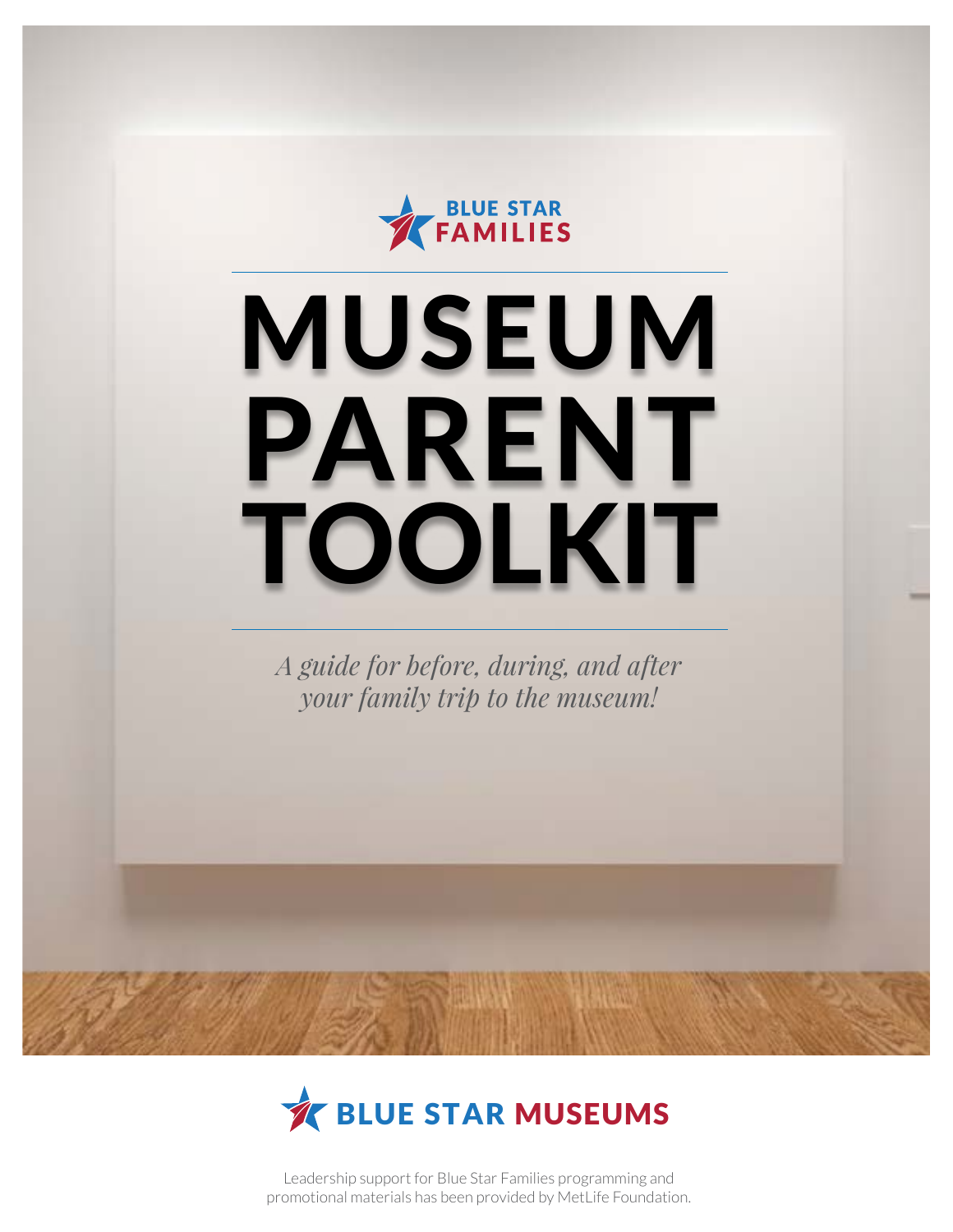### **WHAT TO KNOW BEFORE YOU GO!**



**Art museums and science centers can be scary places. But they don't have to be!** 

**These, along with children's museums, nature centers, and zoos, are all part of one large network of places that you and your family can have fun, learn new things, and build memories together.**



### **HERE ARE A FEW KEY TIPS TO HELP YOU MAKE THE MOST OUT OF YOUR VISIT TO ANY MUSEUM.**

### CHOOSE WISELY

You don't have to visit an art museum on your first outing with children. Visit a Zoo or Children's Museum. These are comfortable places that you may have memories of from your own childhood. Or, be adventurous and challenge yourself to a new experience. Sometimes the best memories are created when you do something unexpected together. Remember, the museum will have guides and resources to help you have a great visit. You don't have to know anything about Renaissance art to have a great time exploring and learning together.

### DECIDE WHAT TIME OF DAY TO GO.

When works best for your family's schedule? Do you or the kids get cranky in the afternoon? Are you an early riser? Choosing the time that works best helps you enjoy the visit when energy levels are highest.

### CHECK OUT THE LOGISTICS.

While on the museum's website, check out the hours of operation and the parking situation. Are strollers allowed? Is the parking nearby? Is there a cafeteria or should you pack snacks? Is there a gift shop that you will want to visit…or avoid?

### DO SOME RECONNAISSANCE.

Check out the museum's website for special programs and Family Day events. Often you will find special tours and activities geared for families or films and music events that will complement your visit. Choose to visit the zoo when they feed the animals or have keeper talks. See what exhibitions are on view. Does the museum have a painting by an artist that you like or that your child studied in school?

### GATHER SUPPLIES.

Take some plain paper and colored pencils with you. A clipboard is handy if you have one. This way, your family can draw in the gallery or along the nature path. Often crayons and pens are not allowed, but pencils are always good. Throw some snacks in there and you have a ready made art pack that will work anywhere you go.

### KEEP IT SHORT!

Pick one exhibition to view or one area to explore. You can always return! If your family demands more time, you have succeeded! Congratulations.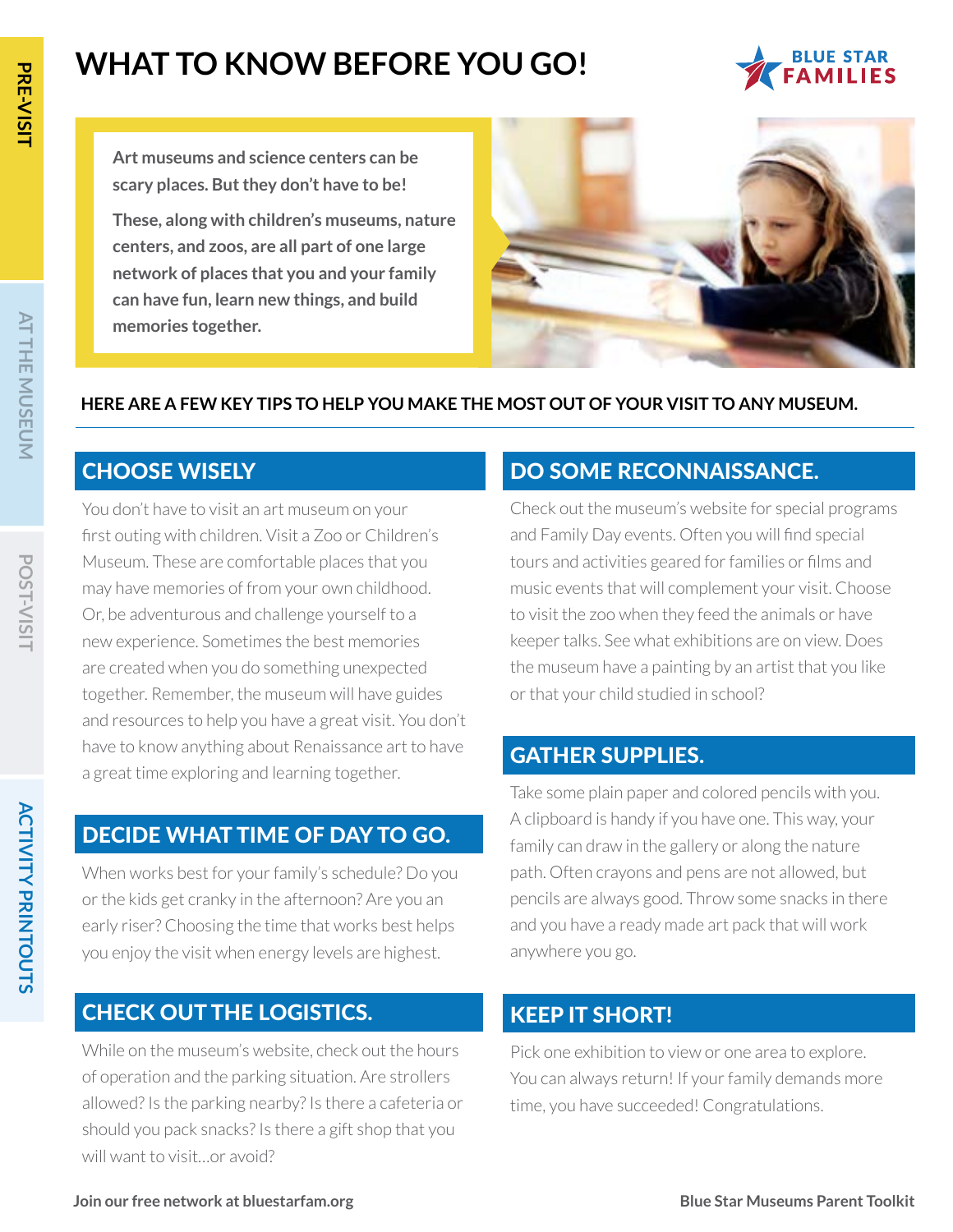**You have arrived! Whether you are visiting a children's museum, a science center, a historic house, a battleground, or an art museum, these tips will help you have a memorable time.**

**Now the FUN can begin.**



### FIRST THINGS FIRST

Your first stop will be the Welcome Desk. This area is often supported by volunteers or staff who know everything about this museum. And, they want to share it all with you! Pick up a map and find out where the restrooms, the cafeteria and the gift shop are. Let the staff help you design your visit. Ask if there are family guides or activity books for your children.

When you head off, it can be overwhelming. These tools and games will put you at ease. Remember, there are no wrong answers in museums when you look at art, explore new ideas, or see new things.

### MIND YOUR MUSEUM MANNERS

Look with your eyes and not your fingers! Sometimes it is helpful for young children to put their fingers in their pockets or hold someone's hand.

Loud voices and running are for outdoors, soft voices and quiet steps can be fun and mysterious.

If there are areas that allow touching, find those! If you are at a zoo or children's museum, be aware of the rules for safety. You want to leave in the same shape you arrived!

### SPECIAL MILITARY DISCOUNTS

First, ask if there are additional fees for any special exhibit or experience at the museum. Often, an IMAX movie costs extra, but there may be a military discount. Also, there may be a discount in the café or the gift shop that you want to take advantage of during your visit. Always ask!

**ACTIVITY PRINTOUTS**

**ACTIVITY PRINTOUTS**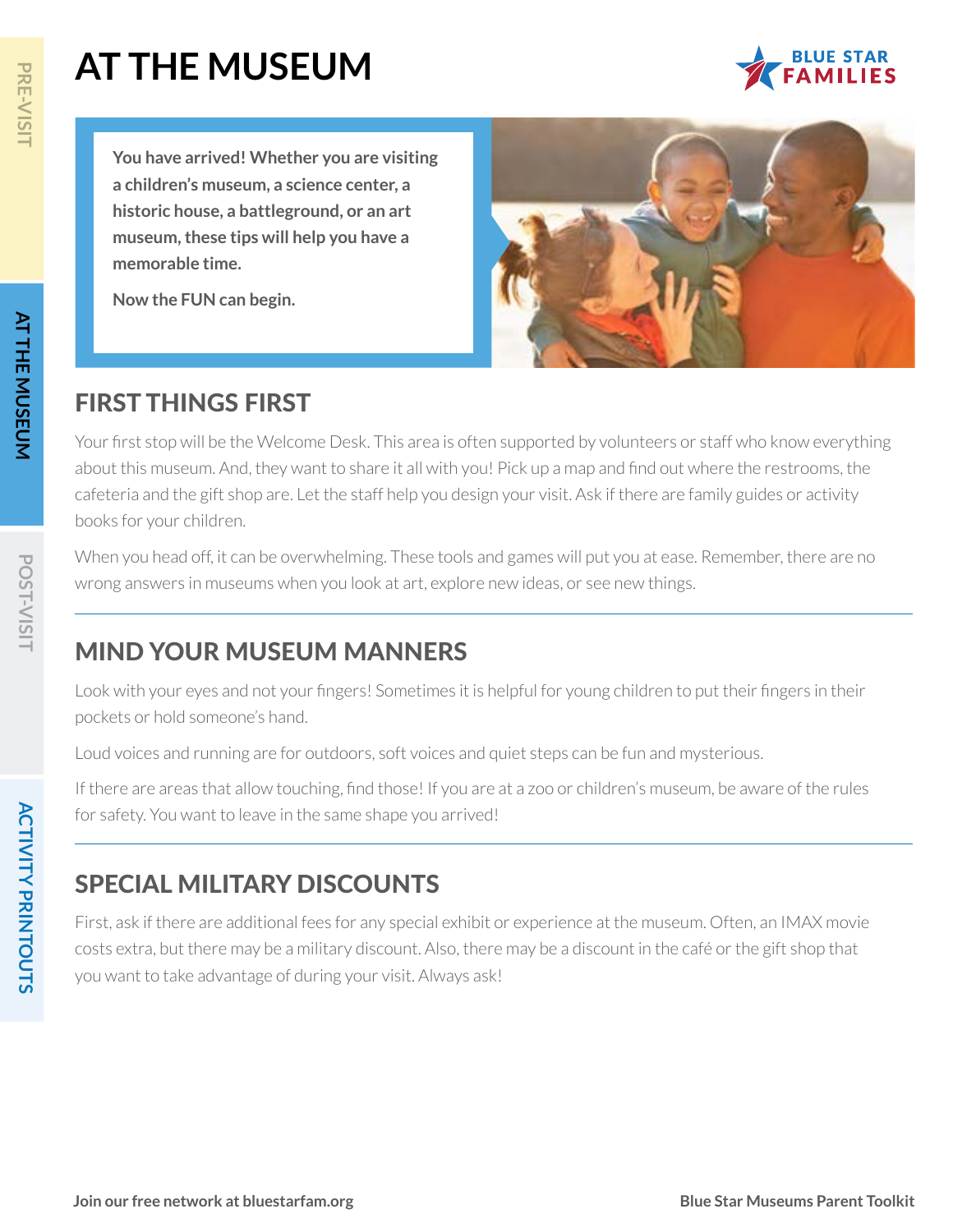

**For young children (K-2)** 

### GAMES TO PLAY WITH YOUR FAMILY

#### **Choose 3 activities for a 1- hour visit.**

These suggestions are designed for art museums as they are the most challenging for first time visitors. However, you can play these games anywhere with simple changes.

**I SPY:** Pick a painting or object in the galley, but don't tell. Say, "I spy with my little eye," and give some hints. "It's red." "It's round." "It's really big!" Let everyone guess. Whoever guesses correctly goes next.

**ALL YOUR SENSES:** Choose one painting and pretend you are in it. What noises would you hear? What smells would you notice? What else might you see just beyond the frame? What would it feel like to be there? What might you taste? Adapt this for a zoo and pretend you are one of the animals. In a science center, pretend you are a wave or a light bulb. At a military museum, what would it feel like to be the airplane or ship as it moved at top speed?

**STORY CHAIN:** Pick a painting, an object or an animal exhibit and gather around it. Begin your story with just one sentence. "It was the happiest day of my life." Let the next person continue with a few more sentences. Keep building on the story until you get to the end. Draw a picture of what the end looks like.

**SHAPE AND COLOR SURVEY:** Look at paintings and try to find as many shapes and colors as possible. Draw the shapes you see. Do the colors make you feel a certain way?

**WHAT IS THIS?:** Find something you have never seen before. Try to guess what it is or what it was used for in the past. Is it similar to something you have today?

**ACT IT OUT:** Pose like the people in a painting or move like an animal you see. How does that feel? Can you make up a dance to go with the painting or act out what the people may be saying to each other? Become a pack of lions and roar at one another!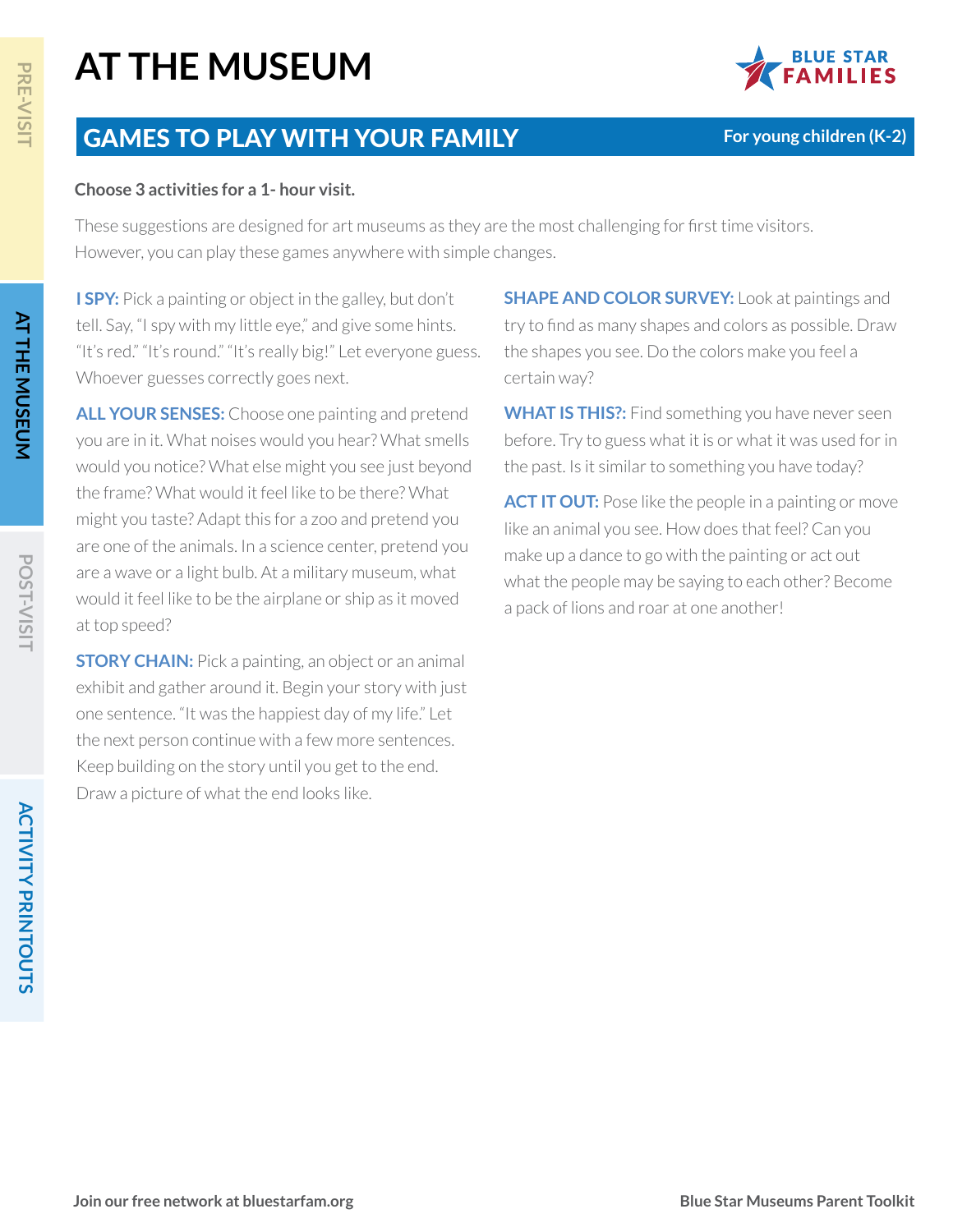

**For children (grades 3-5)**

### GAMES TO PLAY WITH YOUR FAMILY

#### **Choose 3 activities for a 1- hour visit**

**GUESSING GAME:** Pick a work of art or something you see nearby, but don't tell. Choose 5 adjectives to describe it. See if anyone can guess correctly.

**MEMORIES:** Pick a work of art that reminds you of something or someone in your family. Maybe it's Mom's favorite color, looks like the water you swam in one time or a holiday you celebrate together. It can be a person, place, or event that you share now with your family.

**WHAT TO BUY:** Divide into 3 teams. Two teams look around and find one work they would buy. The teams present their work to the "jury" and argue back and forth over the merits of their choice. The jury decides who has made the better case.

**WHAT TO TAKE AS A SOUVENIR:** Think about what you would take home if you could. Should you choose a giraffe or a bear? Would you take a bed from a submarine or some moon rocks? See if your whole family can agree on something.

**BLIND DRAWING:** Choose one person to be the talker and the others will draw. The talker will choose something they can see and start describing it. The others will all draw. Compare the drawings with the real object and discuss the results.

**QUICK TAKE:** Take a quick look around the gallery. What do you think? Was there anything that grabbed your eye? Was there something you like and want to look at more closely? If not, move on. It's ok to walk through and not be interested in everything!

**WHAT'S NEXT?:** If you were in the painting, what would happen next after this scene? What do the animals do when there are no visitors? Do the exhibits come to life like in the movies? Pretend you are one of the characters in a painting and create a story that takes place in the next 10 minutes, 10 days, or 10 years. You can act it out, draw something, write a story or just talk together.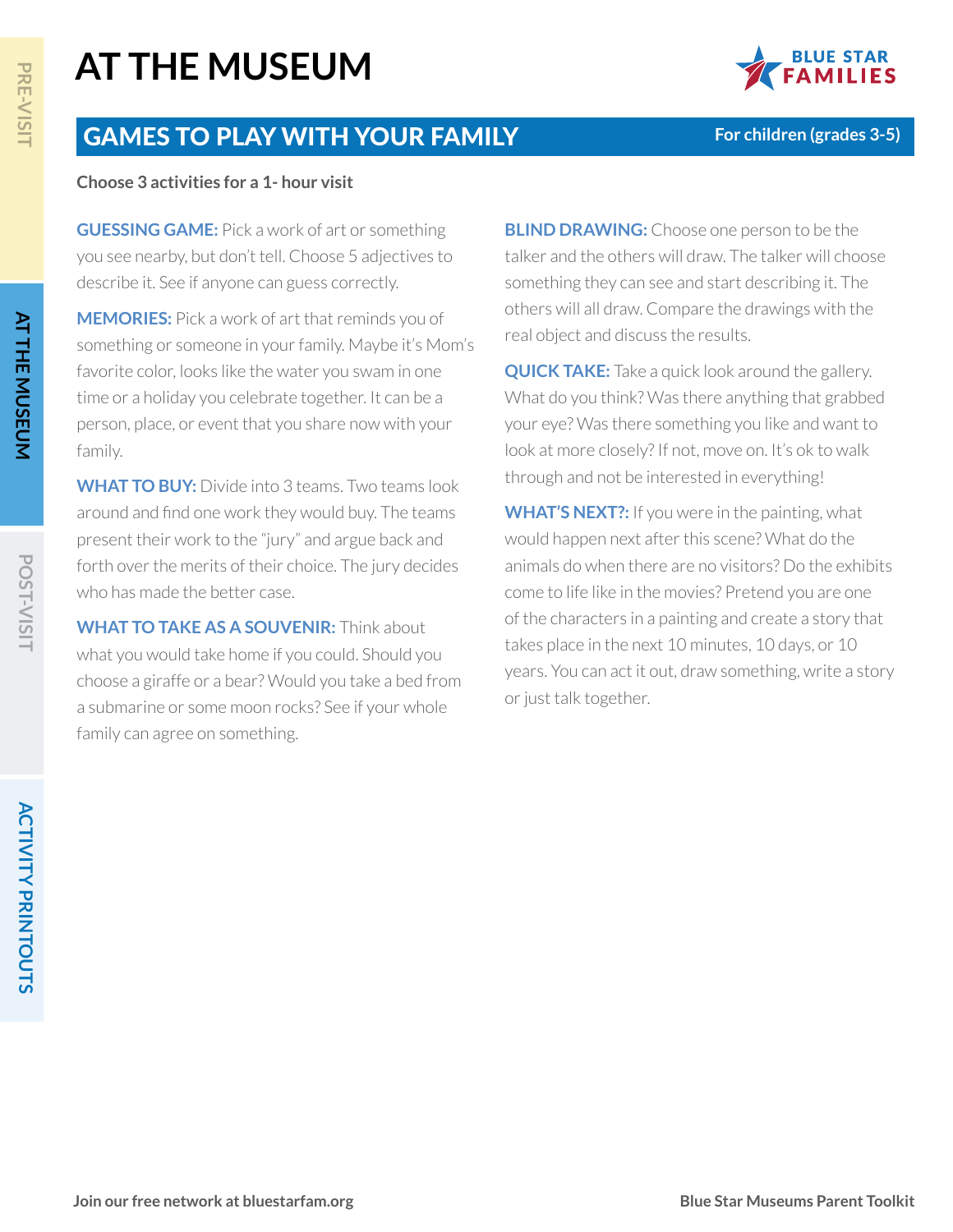

**For children (grades 6-12)**

### GAMES TO PLAY WITH YOUR FAMILY

**NEWS BULLETIN:** Choose something you see. Write a news update for this work, this object, this animal, or this place. What is the headline? When did this take place? Who was involved? What was the outcome?

**PORTRAITS:** Before there were selfies, there were portraits. Choose one to look at. Would you like to meet this person? Describe the person you chose. What is the facial expression? Can you see the hands? How is the person posed? What is the setting of the portrait? Why do you think this portrait was painted? How do you think this person wants to be remembered?

**SYMBOL SEARCH:** Look for symbols in works of art. You probably know lots of symbols from your life already….religious symbols, restaurant symbols, military ribbons, pins, and flags. These are found in works of art too. Search these out and see what they tell you about the painting. A stack of books means the person was literate and well read. A map may hint that the person traveled a lot. Fancy clothes and jewelry tell us that the person had wealth and wanted us to know it today. Sometimes you see animals that represent something else. Eggs and young animals symbolize birth. Wings on people or animals can symbolize freedom.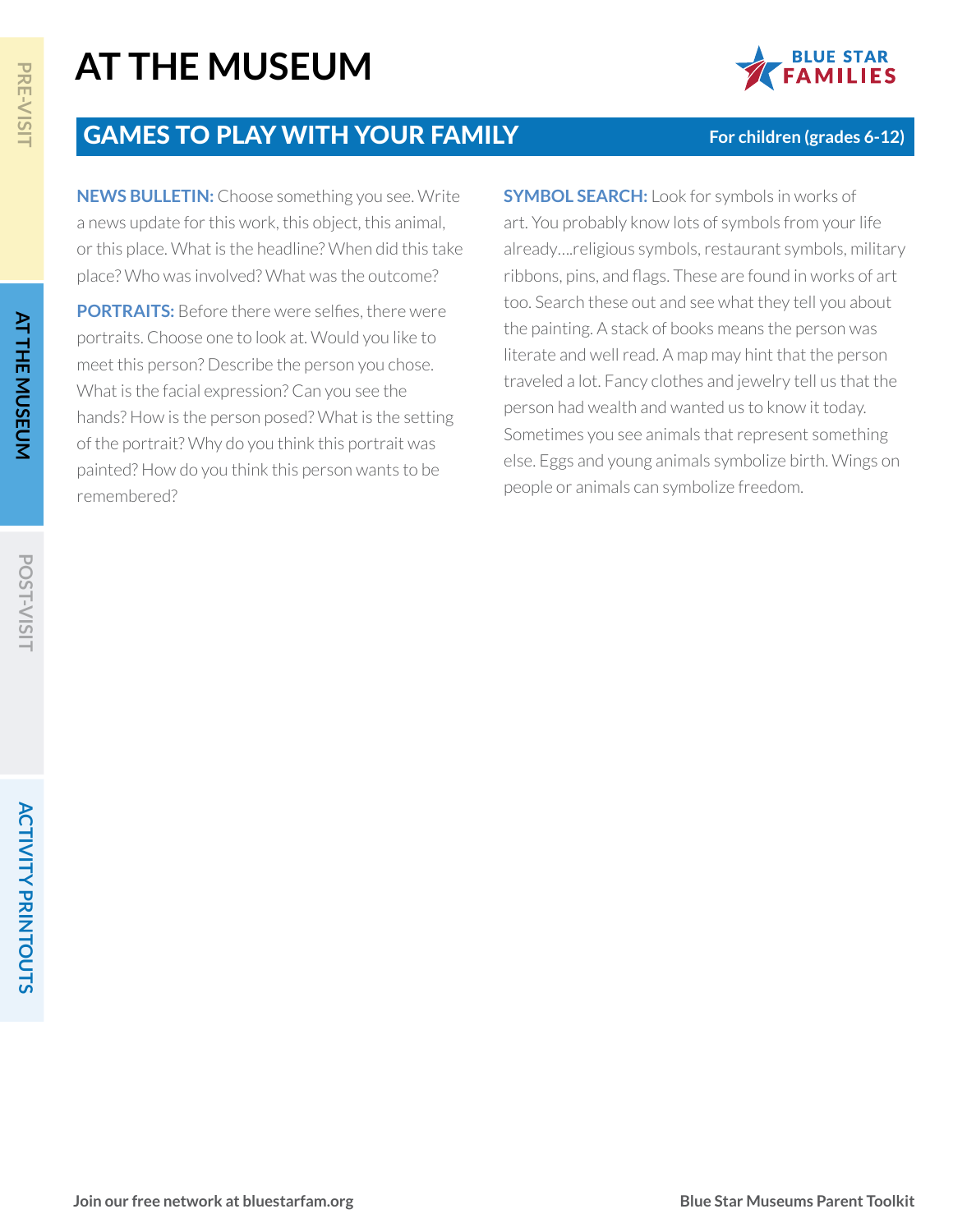### **EXPERIENCE EXTENSION: BRINGING IT HOME**

**Now that you have enjoyed time at a museum with your family, keep the experience alive at home.**



### **ACTIVITY:**

Have your child draw a picture of their favorite artwork, animal, object, or experience.

### **ACTIVITY:**

Find a book at the library on a topic that your family learned about at the museum. Perhaps you discovered a new artist, a new culture, or a new invention. Read about an animal and its habitat or a new place you would now like to visit.

#### **ACTIVITY:**

Cut out and decorate cardboard frames and display your child's masterpieces at home.

#### **SHARE:**

Look at and share photos you took at the museum to relive the experience.

#### **ACTIVITY:**

Go back to the museum's website. Many museums have resources online like games and puzzles that are specific to that site.

#### **SHARE:**

Post online or tweet using the **#bluestarmuseums** so that we can hear all about your experience.

**Start planning your next visit. If you just went to a zoo, think about a historical site or battlefield to visit. If you went to an art museum, check out a science or nature center. The wide world of museums is waiting for you!**

**And, if you took your kids, think about making your next trip adults only. There are wonderful programs designed for adults that are social and great for making new connections in your community.**

*This resource is brought to you by Blue Star Families and is one of the numerous benefits you receive as a member. Please share with anyone you know that would enjoy these benefits as well.*

**POST-VISIT**

**POST-VISIT** 

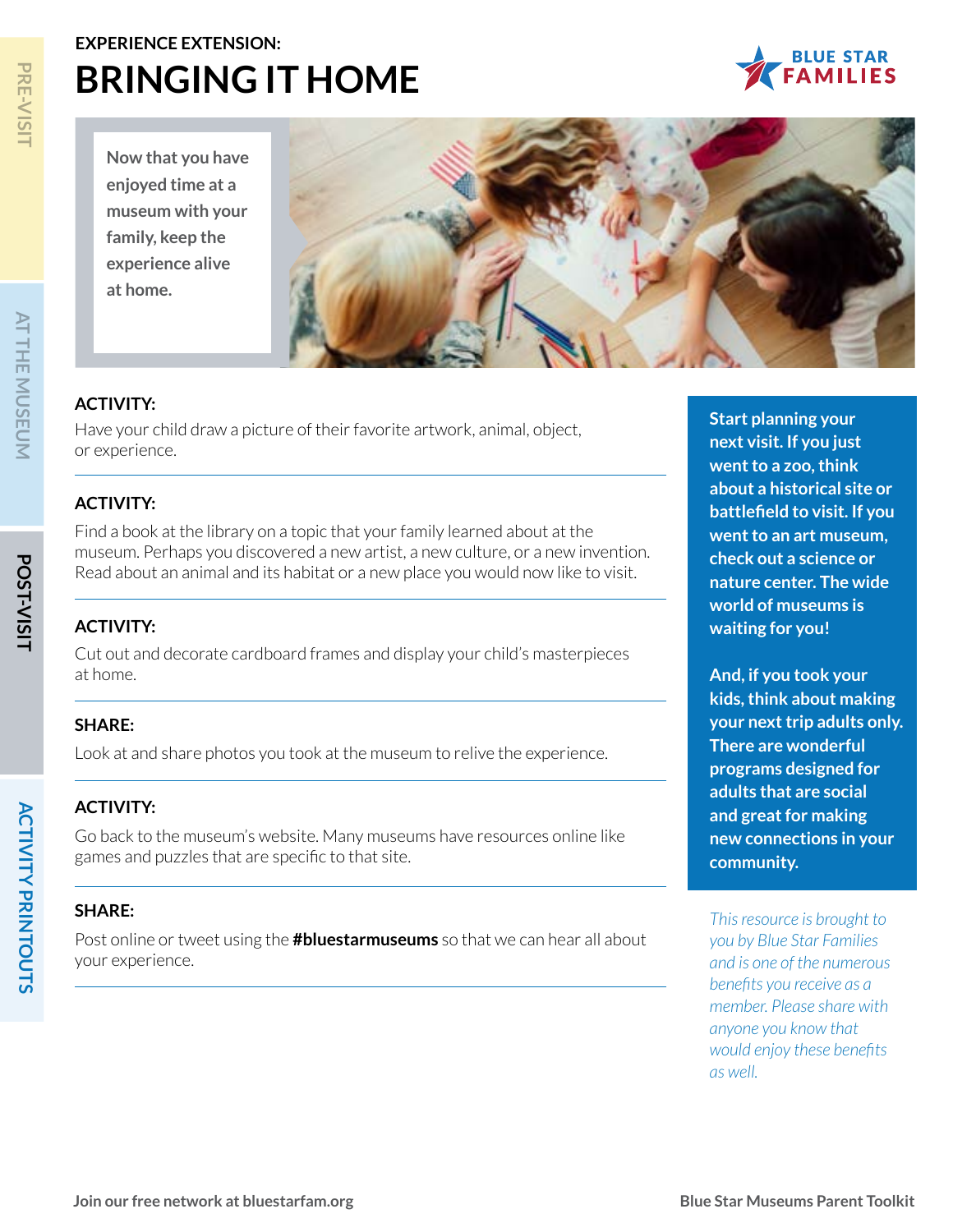

Artist Name:

Title of Work:



Caption/Description:

Signature:

Date:  $\_\,\_\,\_\,\_\,\_\,\_\$